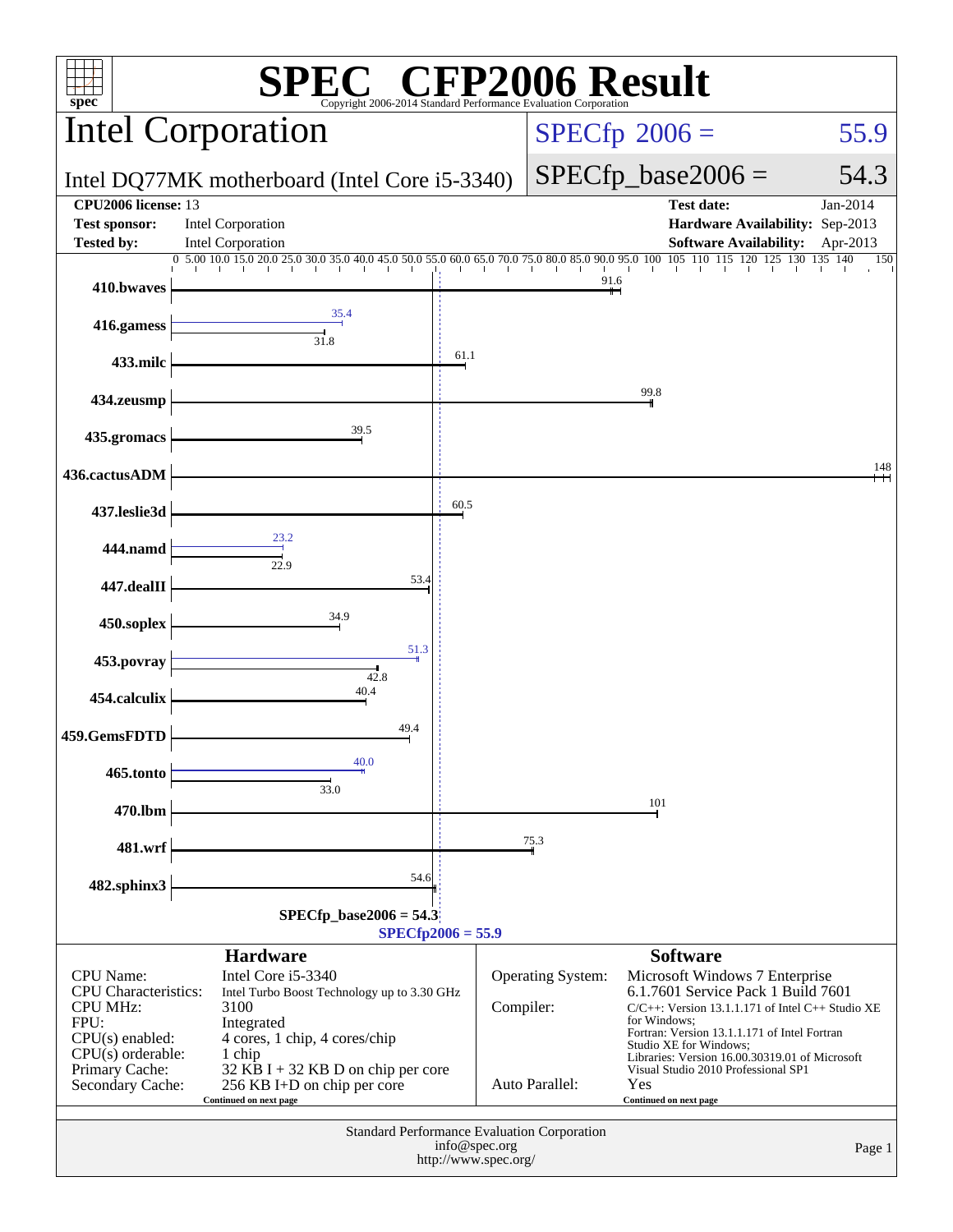

# Intel Corporation

### $SPECfp2006 = 55.9$  $SPECfp2006 = 55.9$

Intel DQ77MK motherboard (Intel Core i5-3340)

 $SPECTp\_base2006 = 54.3$ 

| <b>CPU2006 license: 13</b>                                                 |                                                                                                                                |                                                                                                    | <b>Test date:</b><br>$Jan-2014$                                                                                             |
|----------------------------------------------------------------------------|--------------------------------------------------------------------------------------------------------------------------------|----------------------------------------------------------------------------------------------------|-----------------------------------------------------------------------------------------------------------------------------|
| <b>Test sponsor:</b>                                                       | Intel Corporation                                                                                                              |                                                                                                    | Hardware Availability: Sep-2013                                                                                             |
| <b>Tested by:</b>                                                          | <b>Intel Corporation</b>                                                                                                       |                                                                                                    | <b>Software Availability:</b><br>Apr-2013                                                                                   |
| L3 Cache:<br>Other Cache:<br>Memory:<br>Disk Subsystem:<br>Other Hardware: | $6 \text{ MB I+D}$ on chip per chip<br>None<br>4 GB (2 x 2 GB 1Rx8 PC3-12800U-11)<br>250 GB Seagate SATA HDD, 7200 RPM<br>None | File System:<br><b>System State:</b><br><b>Base Pointers:</b><br>Peak Pointers:<br>Other Software: | <b>NTFS</b><br>Default<br>$32/64$ -bit<br>$32/64$ -bit<br>SmartHeap Library Version 10.0 from<br>http://www.microquill.com/ |

| <b>Results Table</b> |                |       |                |       |                |       |                |              |                |              |                |              |
|----------------------|----------------|-------|----------------|-------|----------------|-------|----------------|--------------|----------------|--------------|----------------|--------------|
|                      | <b>Base</b>    |       |                |       | <b>Peak</b>    |       |                |              |                |              |                |              |
| <b>Benchmark</b>     | <b>Seconds</b> | Ratio | <b>Seconds</b> | Ratio | <b>Seconds</b> | Ratio | <b>Seconds</b> | <b>Ratio</b> | <b>Seconds</b> | <b>Ratio</b> | <b>Seconds</b> | <b>Ratio</b> |
| 410.bwayes           | 146            | 93.4  | 149            | 91.4  | 148            | 91.6  | 146            | 93.4         | 149            | 91.4         | 148            | 91.6         |
| 416.gamess           | 618            | 31.7  | 616            | 31.8  | 616            | 31.8  | 553            | 35.4         | 553            | 35.4         | 553            | 35.4         |
| 433.milc             | 150            | 61.1  | 150            | 61.1  | 150            | 61.1  | 150            | 61.1         | 150            | 61.1         | 150            | 61.1         |
| 434.zeusmp           | 91.0           | 100   | 91.2           | 99.8  | 91.5           | 99.5  | 91.0           | 100          | 91.2           | 99.8         | 91.5           | 99.5         |
| 435.gromacs          | 181            | 39.5  | 180            | 39.6  | 181            | 39.5  | 181            | 39.5         | 180            | 39.6         | 181            | 39.5         |
| 436.cactusADM        | 80.0           | 149   | 81.8           | 146   | 80.7           | 148   | 80.0           | 149          | 81.8           | 146          | 80.7           | <u>148</u>   |
| 437.leslie3d         | 155            | 60.5  | 156            | 60.5  | 155            | 60.6  | <u>155</u>     | 60.5         | 156            | 60.5         | 155            | 60.6         |
| 444.namd             | 350            | 22.9  | 350            | 22.9  | 350            | 22.9  | 346            | 23.2         | 346            | 23.2         | 346            | 23.2         |
| 447.dealII           | 214            | 53.4  | 214            | 53.4  | 214            | 53.5  | 214            | 53.4         | 214            | 53.4         | 214            | 53.5         |
| 450.soplex           | 239            | 34.9  | 239            | 34.9  | 239            | 34.9  | 239            | 34.9         | 239            | 34.9         | 239            | 34.9         |
| 453.povray           | 124            | 42.8  | 125            | 42.6  | 124            | 43.0  | 104            | 51.4         | 104            | 51.3         | 104            | 51.0         |
| 454.calculix         | 204            | 40.4  | 204            | 40.4  | 204            | 40.4  | 204            | 40.4         | 204            | 40.4         | 204            | 40.4         |
| 459.GemsFDTD         | 215            | 49.4  | 215            | 49.4  | 215            | 49.4  | 215            | 49.4         | 215            | 49.4         | 215            | 49.4         |
| 465.tonto            | 298            | 33.0  | 297            | 33.1  | 298            | 33.0  | 246            | 40.0         | 246            | 40.0         | 248            | 39.6         |
| 470.1bm              | 136            | 101   | 136            | 101   | 136            | 101   | 136            | 101          | 136            | 101          | <b>136</b>     | 101          |
| 481.wrf              | 148            | 75.3  | 148            | 75.3  | 149            | 75.0  | 148            | 75.3         | 148            | 75.3         | 149            | 75.0         |
| 482.sphinx3          | 357            | 54.6  | 355            | 54.9  | 357            | 54.6  | 357            | 54.6         | 355            | 54.9         | 357            | 54.6         |

Results appear in the [order in which they were run.](http://www.spec.org/auto/cpu2006/Docs/result-fields.html#RunOrder) Bold underlined text [indicates a median measurement.](http://www.spec.org/auto/cpu2006/Docs/result-fields.html#Median)

### **[Compiler Invocation Notes](http://www.spec.org/auto/cpu2006/Docs/result-fields.html#CompilerInvocationNotes)**

 To compile these binaries, the Intel Compiler 13.1 was set up to generate 64-bit binaries with the command: "ipsxe-comp-vars.bat intel64 vs2010" (shortcut provided in the Intel(r) Parallel Studio XE 2013 program folder)

### **[Platform Notes](http://www.spec.org/auto/cpu2006/Docs/result-fields.html#PlatformNotes)**

 Sysinfo program C:\SPEC13.1/Docs/sysinfo \$Rev: 6775 \$ \$Date:: 2011-08-16 #\$ \8787f7622badcf24e01c368b1db4377c running on Clt7054D218890C Sat Jan 18 14:14:32 2014

 This section contains SUT (System Under Test) info as seen by some common utilities. To remove or add to this section, see: Continued on next page

> Standard Performance Evaluation Corporation [info@spec.org](mailto:info@spec.org) <http://www.spec.org/>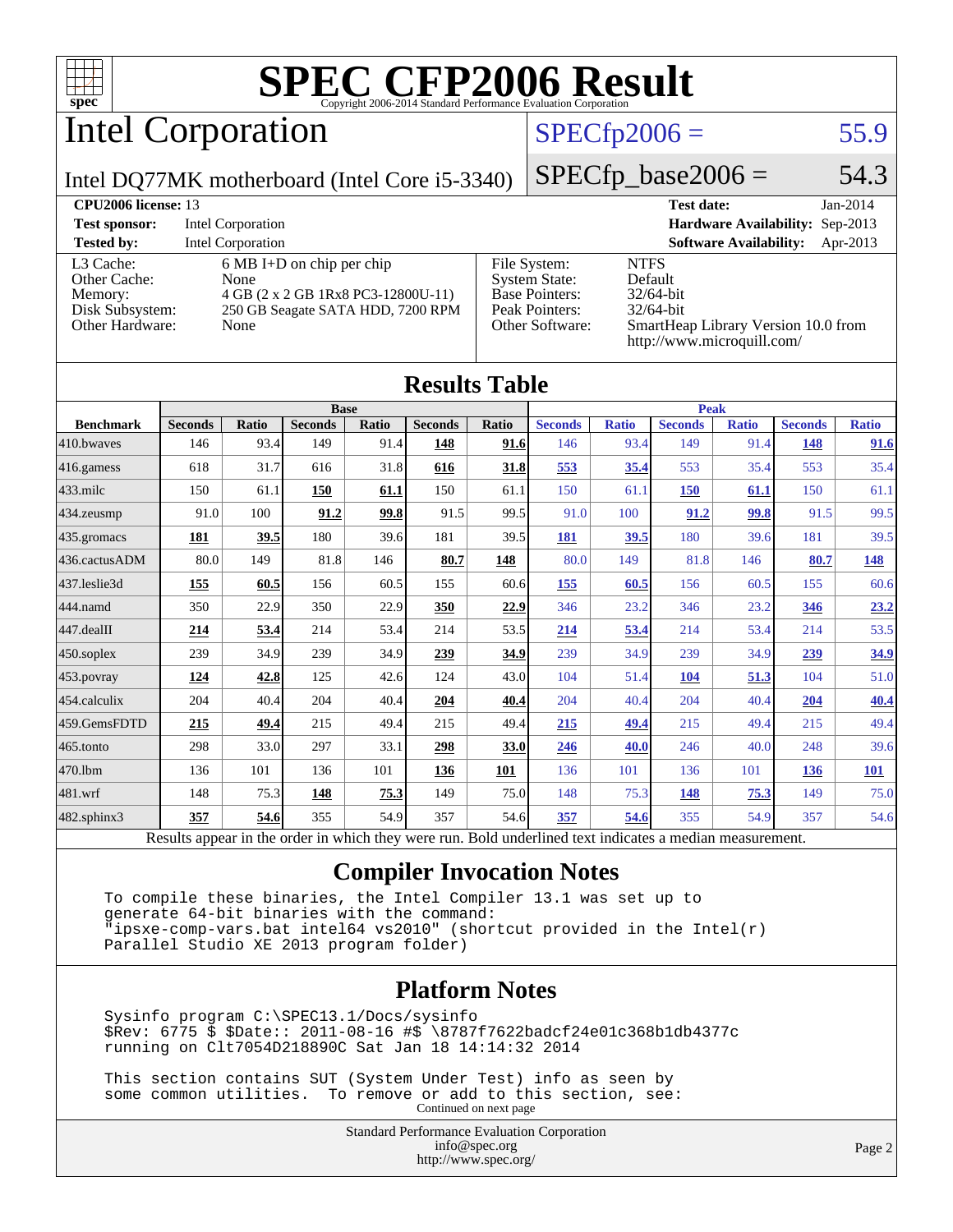

Intel Corporation

 $SPECTp2006 = 55.9$ 

Intel DQ77MK motherboard (Intel Core i5-3340)

**[Test sponsor:](http://www.spec.org/auto/cpu2006/Docs/result-fields.html#Testsponsor)** Intel Corporation **[Hardware Availability:](http://www.spec.org/auto/cpu2006/Docs/result-fields.html#HardwareAvailability)** Sep-2013

 $SPECTp\_base2006 = 54.3$ 

**[CPU2006 license:](http://www.spec.org/auto/cpu2006/Docs/result-fields.html#CPU2006license)** 13 **[Test date:](http://www.spec.org/auto/cpu2006/Docs/result-fields.html#Testdate)** Jan-2014 **[Tested by:](http://www.spec.org/auto/cpu2006/Docs/result-fields.html#Testedby)** Intel Corporation **[Software Availability:](http://www.spec.org/auto/cpu2006/Docs/result-fields.html#SoftwareAvailability)** Apr-2013

### **[Platform Notes \(Continued\)](http://www.spec.org/auto/cpu2006/Docs/result-fields.html#PlatformNotes)**

<http://www.spec.org/cpu2006/Docs/config.html#sysinfo>

 Trying 'systeminfo' OS Name : Microsoft Windows 7 Enterprise<br>OS Version : 6.1.7601 Service Pack 1 Build : 6.1.7601 Service Pack 1 Build 7601 System Manufacturer: INTEL\_ System Model : DQ77MK Processor(s) : 1 Processor(s) Installed. [01]: Intel64 Family 6 Model 58 Stepping 9 GenuineIntel ~3101 Mhz BIOS Version : Intel Corp. MKQ7710H.86A.0054.2012.1120.1444, 11/20/2012 Total Physical Memory: 3,912 MB Trying 'wmic cpu get /value' DeviceID : CPU0<br>L2CacheSize : 1024 L2CacheSize : 1024<br>L3CacheSize : 6144 L3CacheSize MaxClockSpeed : 3101 Name : Intel(R) Core(TM) i5-3340 CPU @ 3.10GHz NumberOfCores : 4 NumberOfLogicalProcessors: 4

 (End of data from sysinfo program) BIOS: SATA mode set to RAID Windows Disk Driver: Intel Rapid Storage Technology 12.5.0.1066 Windows Chipset Driver: Intel Chipset Driver 9.4.0.1027

#### **[Component Notes](http://www.spec.org/auto/cpu2006/Docs/result-fields.html#ComponentNotes)**

 Tested systems can be used with Shin-G ATX case, PC Power and Cooling 1200W power supply Micron MT8JTF25664AZ-1G6 Series Memory DIMMs

#### **[General Notes](http://www.spec.org/auto/cpu2006/Docs/result-fields.html#GeneralNotes)**

 OMP\_NUM\_THREADS set to number of processors cores KMP\_AFFINITY set to granularity=fine,scatter Binaries compiled on a system with 1x Intel Core i7-860 CPU + 8GB memory using Windows 7 Enterprise 64-bit

# **[Base Compiler Invocation](http://www.spec.org/auto/cpu2006/Docs/result-fields.html#BaseCompilerInvocation)**

[C benchmarks](http://www.spec.org/auto/cpu2006/Docs/result-fields.html#Cbenchmarks): [icl -Qvc10](http://www.spec.org/cpu2006/results/res2014q3/cpu2006-20140701-30170.flags.html#user_CCbase_intel_icc_vc10_9607f3ecbcdf68042245f068e51b40c1) [-Qstd=c99](http://www.spec.org/cpu2006/results/res2014q3/cpu2006-20140701-30170.flags.html#user_CCbase_intel_compiler_c99_mode_1a3d110e3041b3ad4466830521bdad2a)

[C++ benchmarks:](http://www.spec.org/auto/cpu2006/Docs/result-fields.html#CXXbenchmarks) [icl -Qvc10](http://www.spec.org/cpu2006/results/res2014q3/cpu2006-20140701-30170.flags.html#user_CXXbase_intel_icc_vc10_9607f3ecbcdf68042245f068e51b40c1)

Continued on next page

Standard Performance Evaluation Corporation [info@spec.org](mailto:info@spec.org) <http://www.spec.org/>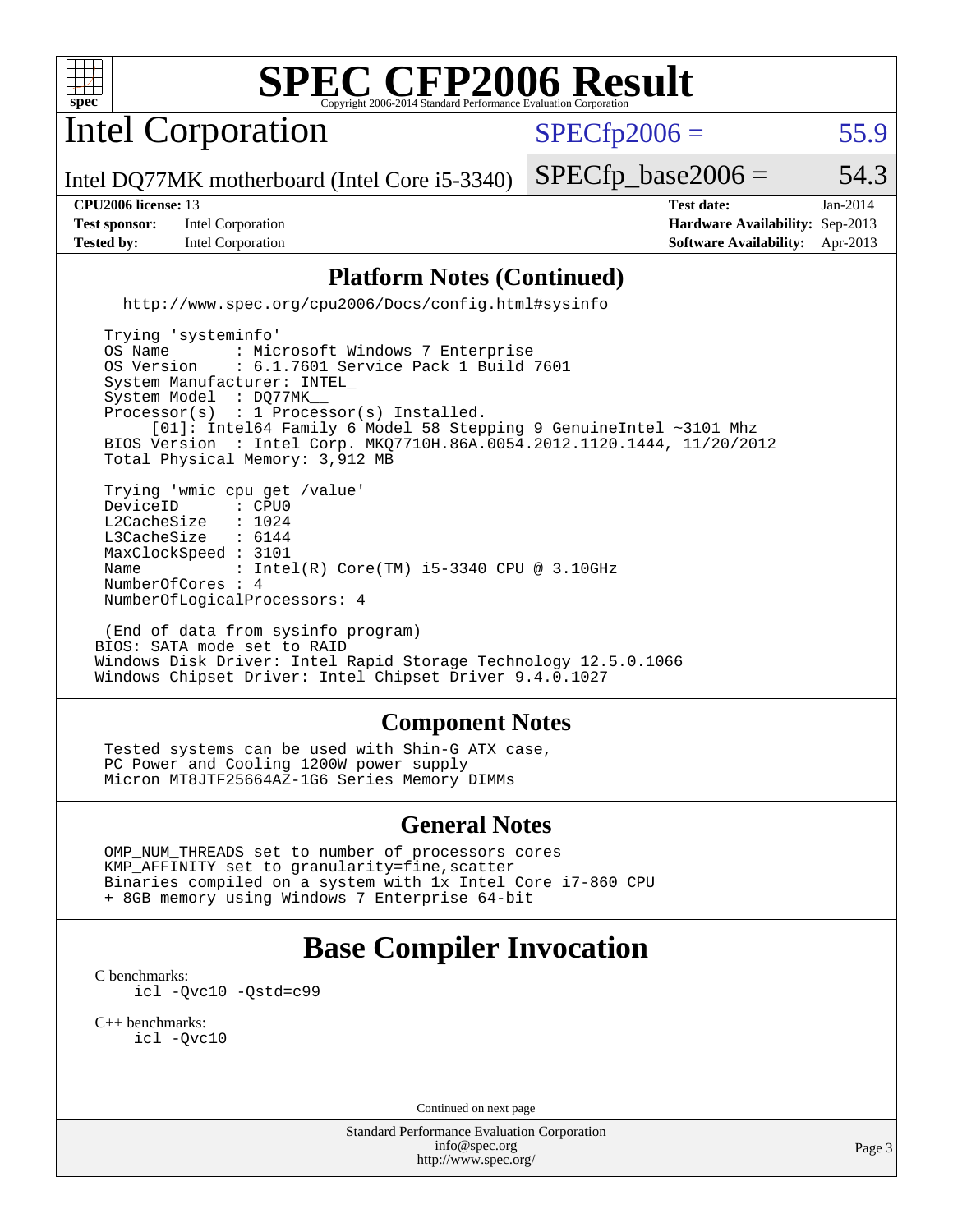

Intel Corporation

 $SPECTp2006 = 55.9$ 

Intel DQ77MK motherboard (Intel Core i5-3340)

**[Test sponsor:](http://www.spec.org/auto/cpu2006/Docs/result-fields.html#Testsponsor)** Intel Corporation **[Hardware Availability:](http://www.spec.org/auto/cpu2006/Docs/result-fields.html#HardwareAvailability)** Sep-2013 **[Tested by:](http://www.spec.org/auto/cpu2006/Docs/result-fields.html#Testedby)** Intel Corporation **[Software Availability:](http://www.spec.org/auto/cpu2006/Docs/result-fields.html#SoftwareAvailability)** Apr-2013

 $SPECTp\_base2006 = 54.3$ **[CPU2006 license:](http://www.spec.org/auto/cpu2006/Docs/result-fields.html#CPU2006license)** 13 **[Test date:](http://www.spec.org/auto/cpu2006/Docs/result-fields.html#Testdate)** Jan-2014

# **[Base Compiler Invocation \(Continued\)](http://www.spec.org/auto/cpu2006/Docs/result-fields.html#BaseCompilerInvocation)**

[Fortran benchmarks](http://www.spec.org/auto/cpu2006/Docs/result-fields.html#Fortranbenchmarks): [ifort](http://www.spec.org/cpu2006/results/res2014q3/cpu2006-20140701-30170.flags.html#user_FCbase_intel_ifort_8a5e5e06b19a251bdeaf8fdab5d62f20)

[Benchmarks using both Fortran and C](http://www.spec.org/auto/cpu2006/Docs/result-fields.html#BenchmarksusingbothFortranandC): [icl -Qvc10](http://www.spec.org/cpu2006/results/res2014q3/cpu2006-20140701-30170.flags.html#user_CC_FCbase_intel_icc_vc10_9607f3ecbcdf68042245f068e51b40c1) [-Qstd=c99](http://www.spec.org/cpu2006/results/res2014q3/cpu2006-20140701-30170.flags.html#user_CC_FCbase_intel_compiler_c99_mode_1a3d110e3041b3ad4466830521bdad2a) [ifort](http://www.spec.org/cpu2006/results/res2014q3/cpu2006-20140701-30170.flags.html#user_CC_FCbase_intel_ifort_8a5e5e06b19a251bdeaf8fdab5d62f20)

# **[Base Portability Flags](http://www.spec.org/auto/cpu2006/Docs/result-fields.html#BasePortabilityFlags)**

| 410.bwaves: -DSPEC CPU P64   |                                                                          |
|------------------------------|--------------------------------------------------------------------------|
| 416.gamess: -DSPEC_CPU_P64   |                                                                          |
| 433.milc: -DSPEC CPU P64     |                                                                          |
| 434.zeusmp: -DSPEC_CPU_P64   |                                                                          |
| 435.gromacs: -DSPEC_CPU_P64  |                                                                          |
|                              | 436.cactusADM: -DSPEC CPU P64 -names: lowercase /assume: underscore      |
| 437.leslie3d: -DSPEC CPU P64 |                                                                          |
| 444.namd: -DSPEC CPU P64 /TP |                                                                          |
|                              | 447.dealII: -DSPEC CPU_P64 -DDEAL_II_MEMBER_VAR_SPECIALIZATION_BUG       |
|                              | -Ooption, cpp, --ms incompat treatment of commas in macros               |
| 450.soplex: -DSPEC CPU P64   |                                                                          |
|                              | 453.povray: -DSPEC_CPU_P64 -DSPEC_CPU_NEED_INVHYP -DNEED_INVHYP          |
|                              | 454.calculix: - DSPEC CPU P64 - DSPEC CPU NOZMODIFIER - names: lowercase |
| 459.GemsFDTD: -DSPEC_CPU_P64 |                                                                          |
| 465.tonto: -DSPEC CPU P64    |                                                                          |
| 470.1bm: -DSPEC CPU P64      |                                                                          |
|                              | 481.wrf: - DSPEC CPU P64 - DSPEC CPU WINDOWS ICL                         |
| 482.sphinx3: -DSPEC_CPU_P64  |                                                                          |
|                              |                                                                          |

## **[Base Optimization Flags](http://www.spec.org/auto/cpu2006/Docs/result-fields.html#BaseOptimizationFlags)**

[C benchmarks](http://www.spec.org/auto/cpu2006/Docs/result-fields.html#Cbenchmarks):

[-QxAVX](http://www.spec.org/cpu2006/results/res2014q3/cpu2006-20140701-30170.flags.html#user_CCbase_f-QxAVX) [-Qipo](http://www.spec.org/cpu2006/results/res2014q3/cpu2006-20140701-30170.flags.html#user_CCbase_f-Qipo) [-O3](http://www.spec.org/cpu2006/results/res2014q3/cpu2006-20140701-30170.flags.html#user_CCbase_f-O3) [-Qprec-div-](http://www.spec.org/cpu2006/results/res2014q3/cpu2006-20140701-30170.flags.html#user_CCbase_f-Qprec-div-) [-Qparallel](http://www.spec.org/cpu2006/results/res2014q3/cpu2006-20140701-30170.flags.html#user_CCbase_f-Qparallel) [-Qansi-alias](http://www.spec.org/cpu2006/results/res2014q3/cpu2006-20140701-30170.flags.html#user_CCbase_f-Qansi-alias) [-Qopt-prefetch](http://www.spec.org/cpu2006/results/res2014q3/cpu2006-20140701-30170.flags.html#user_CCbase_f-Qprefetch_37c211608666b9dff9380561f602f0a8) [-Qauto-ilp32](http://www.spec.org/cpu2006/results/res2014q3/cpu2006-20140701-30170.flags.html#user_CCbase_f-Qauto-ilp32) [/F1000000000](http://www.spec.org/cpu2006/results/res2014q3/cpu2006-20140701-30170.flags.html#user_CCbase_set_stack_space_25d7749c1988d91b7f93afbc0ec53727)

[C++ benchmarks:](http://www.spec.org/auto/cpu2006/Docs/result-fields.html#CXXbenchmarks)

[-QxAVX](http://www.spec.org/cpu2006/results/res2014q3/cpu2006-20140701-30170.flags.html#user_CXXbase_f-QxAVX) [-Qipo](http://www.spec.org/cpu2006/results/res2014q3/cpu2006-20140701-30170.flags.html#user_CXXbase_f-Qipo) [-O3](http://www.spec.org/cpu2006/results/res2014q3/cpu2006-20140701-30170.flags.html#user_CXXbase_f-O3) [-Qprec-div-](http://www.spec.org/cpu2006/results/res2014q3/cpu2006-20140701-30170.flags.html#user_CXXbase_f-Qprec-div-) [-Qparallel](http://www.spec.org/cpu2006/results/res2014q3/cpu2006-20140701-30170.flags.html#user_CXXbase_f-Qparallel) [-Qansi-alias](http://www.spec.org/cpu2006/results/res2014q3/cpu2006-20140701-30170.flags.html#user_CXXbase_f-Qansi-alias) [-Qopt-prefetch](http://www.spec.org/cpu2006/results/res2014q3/cpu2006-20140701-30170.flags.html#user_CXXbase_f-Qprefetch_37c211608666b9dff9380561f602f0a8) [-Qcxx-features](http://www.spec.org/cpu2006/results/res2014q3/cpu2006-20140701-30170.flags.html#user_CXXbase_f-Qcxx_features_dbf36c8a6dba956e22f1645e4dcd4d98) [-Qauto-ilp32](http://www.spec.org/cpu2006/results/res2014q3/cpu2006-20140701-30170.flags.html#user_CXXbase_f-Qauto-ilp32) [/F1000000000](http://www.spec.org/cpu2006/results/res2014q3/cpu2006-20140701-30170.flags.html#user_CXXbase_set_stack_space_25d7749c1988d91b7f93afbc0ec53727) [shlW64M.lib](http://www.spec.org/cpu2006/results/res2014q3/cpu2006-20140701-30170.flags.html#user_CXXbase_SmartHeap64_c4f7f76711bdf8c0633a5c1edf6e5396)  [-link /FORCE:MULTIPLE](http://www.spec.org/cpu2006/results/res2014q3/cpu2006-20140701-30170.flags.html#user_CXXbase_link_force_multiple2_070fe330869edf77077b841074b8b0b6)

[Fortran benchmarks](http://www.spec.org/auto/cpu2006/Docs/result-fields.html#Fortranbenchmarks):

[-QxAVX](http://www.spec.org/cpu2006/results/res2014q3/cpu2006-20140701-30170.flags.html#user_FCbase_f-QxAVX) [-Qipo](http://www.spec.org/cpu2006/results/res2014q3/cpu2006-20140701-30170.flags.html#user_FCbase_f-Qipo) [-O3](http://www.spec.org/cpu2006/results/res2014q3/cpu2006-20140701-30170.flags.html#user_FCbase_f-O3) [-Qprec-div-](http://www.spec.org/cpu2006/results/res2014q3/cpu2006-20140701-30170.flags.html#user_FCbase_f-Qprec-div-) [-Qparallel](http://www.spec.org/cpu2006/results/res2014q3/cpu2006-20140701-30170.flags.html#user_FCbase_f-Qparallel) [-Qansi-alias](http://www.spec.org/cpu2006/results/res2014q3/cpu2006-20140701-30170.flags.html#user_FCbase_f-Qansi-alias) [-Qopt-prefetch](http://www.spec.org/cpu2006/results/res2014q3/cpu2006-20140701-30170.flags.html#user_FCbase_f-Qprefetch_37c211608666b9dff9380561f602f0a8) [/F1000000000](http://www.spec.org/cpu2006/results/res2014q3/cpu2006-20140701-30170.flags.html#user_FCbase_set_stack_space_25d7749c1988d91b7f93afbc0ec53727)

[Benchmarks using both Fortran and C](http://www.spec.org/auto/cpu2006/Docs/result-fields.html#BenchmarksusingbothFortranandC):

```
-QxAVX -Qipo -O3 -Qprec-div- -Qparallel -Qansi-alias -Qopt-prefetch
-Qauto-ilp32 /F1000000000
```

| <b>Standard Performance Evaluation Corporation</b> |
|----------------------------------------------------|
| info@spec.org                                      |
| http://www.spec.org/                               |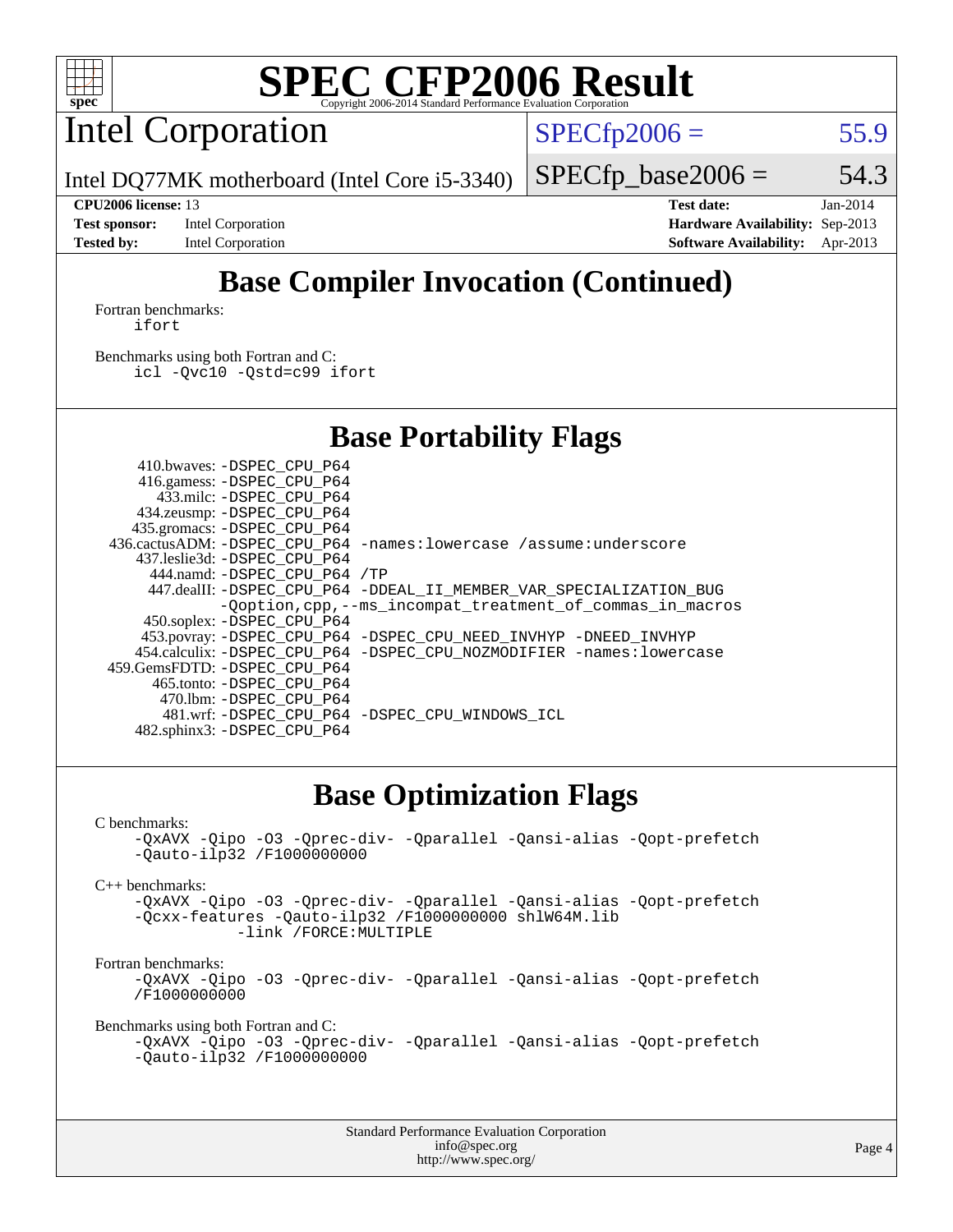

# Intel Corporation

 $SPECfp2006 = 55.9$  $SPECfp2006 = 55.9$ 

Intel DQ77MK motherboard (Intel Core i5-3340)

**[Test sponsor:](http://www.spec.org/auto/cpu2006/Docs/result-fields.html#Testsponsor)** Intel Corporation **[Hardware Availability:](http://www.spec.org/auto/cpu2006/Docs/result-fields.html#HardwareAvailability)** Sep-2013

 $SPECTp\_base2006 = 54.3$ **[CPU2006 license:](http://www.spec.org/auto/cpu2006/Docs/result-fields.html#CPU2006license)** 13 **[Test date:](http://www.spec.org/auto/cpu2006/Docs/result-fields.html#Testdate)** Jan-2014

**[Tested by:](http://www.spec.org/auto/cpu2006/Docs/result-fields.html#Testedby)** Intel Corporation **[Software Availability:](http://www.spec.org/auto/cpu2006/Docs/result-fields.html#SoftwareAvailability)** Apr-2013

# **[Peak Compiler Invocation](http://www.spec.org/auto/cpu2006/Docs/result-fields.html#PeakCompilerInvocation)**

[C benchmarks](http://www.spec.org/auto/cpu2006/Docs/result-fields.html#Cbenchmarks): [icl -Qvc10](http://www.spec.org/cpu2006/results/res2014q3/cpu2006-20140701-30170.flags.html#user_CCpeak_intel_icc_vc10_9607f3ecbcdf68042245f068e51b40c1) [-Qstd=c99](http://www.spec.org/cpu2006/results/res2014q3/cpu2006-20140701-30170.flags.html#user_CCpeak_intel_compiler_c99_mode_1a3d110e3041b3ad4466830521bdad2a)

[C++ benchmarks:](http://www.spec.org/auto/cpu2006/Docs/result-fields.html#CXXbenchmarks) [icl -Qvc10](http://www.spec.org/cpu2006/results/res2014q3/cpu2006-20140701-30170.flags.html#user_CXXpeak_intel_icc_vc10_9607f3ecbcdf68042245f068e51b40c1)

[Fortran benchmarks](http://www.spec.org/auto/cpu2006/Docs/result-fields.html#Fortranbenchmarks): [ifort](http://www.spec.org/cpu2006/results/res2014q3/cpu2006-20140701-30170.flags.html#user_FCpeak_intel_ifort_8a5e5e06b19a251bdeaf8fdab5d62f20)

[Benchmarks using both Fortran and C](http://www.spec.org/auto/cpu2006/Docs/result-fields.html#BenchmarksusingbothFortranandC): [icl -Qvc10](http://www.spec.org/cpu2006/results/res2014q3/cpu2006-20140701-30170.flags.html#user_CC_FCpeak_intel_icc_vc10_9607f3ecbcdf68042245f068e51b40c1) [-Qstd=c99](http://www.spec.org/cpu2006/results/res2014q3/cpu2006-20140701-30170.flags.html#user_CC_FCpeak_intel_compiler_c99_mode_1a3d110e3041b3ad4466830521bdad2a) [ifort](http://www.spec.org/cpu2006/results/res2014q3/cpu2006-20140701-30170.flags.html#user_CC_FCpeak_intel_ifort_8a5e5e06b19a251bdeaf8fdab5d62f20)

### **[Peak Portability Flags](http://www.spec.org/auto/cpu2006/Docs/result-fields.html#PeakPortabilityFlags)**

Same as Base Portability Flags

# **[Peak Optimization Flags](http://www.spec.org/auto/cpu2006/Docs/result-fields.html#PeakOptimizationFlags)**

[C benchmarks](http://www.spec.org/auto/cpu2006/Docs/result-fields.html#Cbenchmarks):

 433.milc: basepeak = yes  $470.1$ bm: basepeak = yes  $482$ .sphinx3: basepeak = yes

[C++ benchmarks:](http://www.spec.org/auto/cpu2006/Docs/result-fields.html#CXXbenchmarks)

 444.namd: [-QxAVX](http://www.spec.org/cpu2006/results/res2014q3/cpu2006-20140701-30170.flags.html#user_peakPASS2_CXXFLAGSPASS2_LDFLAGS444_namd_f-QxAVX)(pass 2) [-Qprof\\_gen](http://www.spec.org/cpu2006/results/res2014q3/cpu2006-20140701-30170.flags.html#user_peakPASS1_CXXFLAGSPASS1_LDFLAGS444_namd_Qprof_gen)(pass 1) [-Qprof\\_use](http://www.spec.org/cpu2006/results/res2014q3/cpu2006-20140701-30170.flags.html#user_peakPASS2_CXXFLAGSPASS2_LDFLAGS444_namd_Qprof_use)(pass 2) [-Qipo](http://www.spec.org/cpu2006/results/res2014q3/cpu2006-20140701-30170.flags.html#user_peakOPTIMIZE444_namd_f-Qipo) [-O3](http://www.spec.org/cpu2006/results/res2014q3/cpu2006-20140701-30170.flags.html#user_peakOPTIMIZE444_namd_f-O3) [-Qprec-div-](http://www.spec.org/cpu2006/results/res2014q3/cpu2006-20140701-30170.flags.html#user_peakOPTIMIZE444_namd_f-Qprec-div-) [-Oa](http://www.spec.org/cpu2006/results/res2014q3/cpu2006-20140701-30170.flags.html#user_peakOPTIMIZE444_namd_f-Oa) [-Qauto-ilp32](http://www.spec.org/cpu2006/results/res2014q3/cpu2006-20140701-30170.flags.html#user_peakCXXOPTIMIZE444_namd_f-Qauto-ilp32) [/F1000000000](http://www.spec.org/cpu2006/results/res2014q3/cpu2006-20140701-30170.flags.html#user_peakEXTRA_LDFLAGS444_namd_set_stack_space_25d7749c1988d91b7f93afbc0ec53727) [shlW64M.lib](http://www.spec.org/cpu2006/results/res2014q3/cpu2006-20140701-30170.flags.html#user_peakEXTRA_LIBS444_namd_SmartHeap64_c4f7f76711bdf8c0633a5c1edf6e5396)  [-link /FORCE:MULTIPLE](http://www.spec.org/cpu2006/results/res2014q3/cpu2006-20140701-30170.flags.html#user_peakLDOUT444_namd_link_force_multiple2_070fe330869edf77077b841074b8b0b6)

447.dealII: basepeak = yes

 $450$ .soplex: basepeak = yes

 453.povray: [-QxAVX](http://www.spec.org/cpu2006/results/res2014q3/cpu2006-20140701-30170.flags.html#user_peakPASS2_CXXFLAGSPASS2_LDFLAGS453_povray_f-QxAVX)(pass 2) [-Qprof\\_gen](http://www.spec.org/cpu2006/results/res2014q3/cpu2006-20140701-30170.flags.html#user_peakPASS1_CXXFLAGSPASS1_LDFLAGS453_povray_Qprof_gen)(pass 1) [-Qprof\\_use](http://www.spec.org/cpu2006/results/res2014q3/cpu2006-20140701-30170.flags.html#user_peakPASS2_CXXFLAGSPASS2_LDFLAGS453_povray_Qprof_use)(pass 2) [-Qipo](http://www.spec.org/cpu2006/results/res2014q3/cpu2006-20140701-30170.flags.html#user_peakOPTIMIZE453_povray_f-Qipo) [-O3](http://www.spec.org/cpu2006/results/res2014q3/cpu2006-20140701-30170.flags.html#user_peakOPTIMIZE453_povray_f-O3) [-Qprec-div-](http://www.spec.org/cpu2006/results/res2014q3/cpu2006-20140701-30170.flags.html#user_peakOPTIMIZE453_povray_f-Qprec-div-) [-Qunroll4](http://www.spec.org/cpu2006/results/res2014q3/cpu2006-20140701-30170.flags.html#user_peakOPTIMIZE453_povray_f-Qunroll_013b1c0ea3aa84ef2c65e488bcc3d968) [-Qansi-alias](http://www.spec.org/cpu2006/results/res2014q3/cpu2006-20140701-30170.flags.html#user_peakOPTIMIZE453_povray_f-Qansi-alias) [-Qauto-ilp32](http://www.spec.org/cpu2006/results/res2014q3/cpu2006-20140701-30170.flags.html#user_peakCXXOPTIMIZE453_povray_f-Qauto-ilp32) [/F1000000000](http://www.spec.org/cpu2006/results/res2014q3/cpu2006-20140701-30170.flags.html#user_peakEXTRA_LDFLAGS453_povray_set_stack_space_25d7749c1988d91b7f93afbc0ec53727) [shlW64M.lib](http://www.spec.org/cpu2006/results/res2014q3/cpu2006-20140701-30170.flags.html#user_peakEXTRA_LIBS453_povray_SmartHeap64_c4f7f76711bdf8c0633a5c1edf6e5396)

[Fortran benchmarks](http://www.spec.org/auto/cpu2006/Docs/result-fields.html#Fortranbenchmarks):

 $410.bwaves: basepeak = yes$ 

```
 416.gamess: -QxAVX(pass 2) -Qprof_gen(pass 1) -Qprof_use(pass 2) -Qipo
         -O3 -Qprec-div- -Qunroll2 -Ob0 -Qansi-alias -Qscalar-rep-
         /F1000000000
```
Continued on next page

Standard Performance Evaluation Corporation [info@spec.org](mailto:info@spec.org) <http://www.spec.org/>